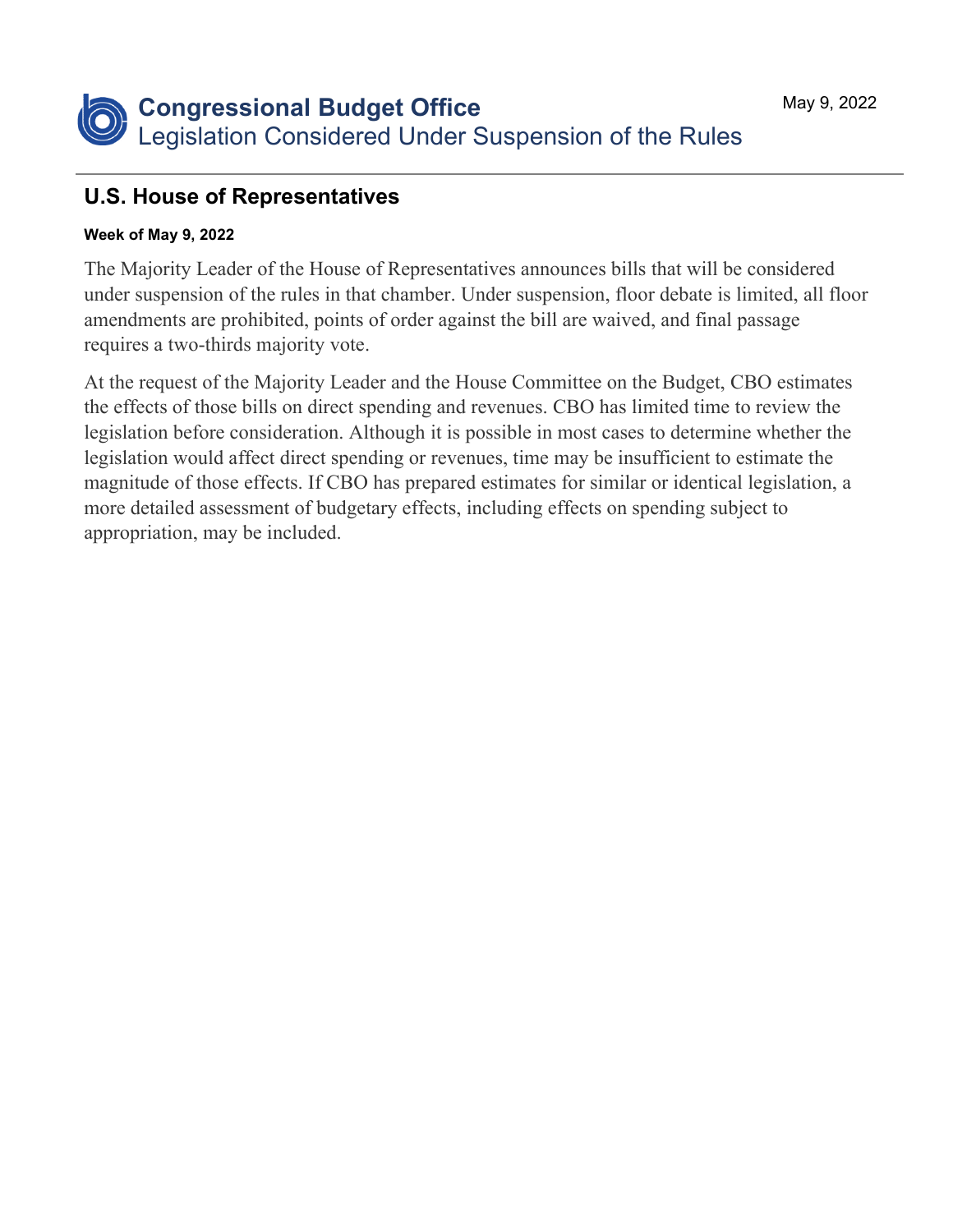## **Effects on Direct Spending and Revenues of Legislation Considered Under Suspension of the Rules in the House of Representatives Week of May 9, 2022**

| <b>Bill Number</b> | Title                                                                                                | <b>Effect on</b><br><b>Direct</b><br>Spending | <b>Effect on</b><br><b>Revenues</b> | <b>Additional Information on Direct</b><br><b>Spending and Revenue Effects</b>    | <b>Link to Published Estimates</b>    | <b>Suspension Bill Text at</b><br>docs.house.gov                              |
|--------------------|------------------------------------------------------------------------------------------------------|-----------------------------------------------|-------------------------------------|-----------------------------------------------------------------------------------|---------------------------------------|-------------------------------------------------------------------------------|
| H.R. 847           | Promoting Digital Privacy Technologies Act, as<br>amended                                            | None                                          | None                                |                                                                                   | https://www.cbo.gov/publication/57941 | https://docs.house.gov/billsthiswe<br>ek/20220509/BILLS-117hr847-<br>SUS.pdf  |
| H.R 935            | Small Business Mergers, Acquisitions, Sales, and<br>Brokerage Simplification Act of 2021, as amended | None                                          | None                                |                                                                                   | https://www.cbo.gov/publication/57757 | https://docs.house.gov/billsthiswe<br>ek/20220509/BILLS-117hr935-<br>SUS.pdf  |
| H.R. 1437          | PRECIP Act, as amended                                                                               | None                                          | None                                |                                                                                   |                                       | https://docs.house.gov/billsthiswe<br>ek/20220509/BILLS-117hr1437-<br>SUS.pdf |
| H.R. 5324          | NWR Modernization Act of 2021, as amended                                                            | None                                          | None                                |                                                                                   | https://www.cbo.gov/publication/58084 | https://docs.house.gov/billsthiswe<br>ek/20220509/BILLS-117hr5324-<br>SUS.pdf |
| H.R. 5911          | Fair Hiring in Banking Act, as amended                                                               | Increase by<br>at Least<br>\$500K             | None                                |                                                                                   | https://www.cbo.gov/publication/57837 | https://docs.house.gov/billsthiswe<br>ek/20220509/BILLS-117hr5911-<br>SUS.pdf |
| H.R. 5914          | Empowering States to Protect Seniors from Bad Actors<br>Act, as amended                              | None                                          | None                                |                                                                                   |                                       | https://docs.house.gov/billsthiswe<br>ek/20220509/BILLS-117hr5914-<br>SUS.pdf |
| H.R. 6015          | Benjamin Berell Ferencz Congressional Gold Medal<br>Act, as amended                                  | Increase by<br>Less Than<br>\$500K            | None                                |                                                                                   |                                       | https://docs.house.gov/billsthiswe<br>ek/20220509/BILLS-117hr6015-<br>SUS.pdf |
| H.R. 6531          | Targeting Resources to Communities in Need Act of<br>2022, as amended                                | None                                          | None                                |                                                                                   |                                       | https://docs.house.gov/billsthiswe<br>ek/20220509/BILLS-117hr6531-<br>SUS.pdf |
| H.R. 6891          | Isolate Russian Government Officials Act, as amended                                                 | None                                          | None                                |                                                                                   |                                       | https://docs.house.gov/billsthiswe<br>ek/20220509/BILLS-117hr6891-<br>SUS.pdf |
| H.R. 6899          | Russian and Belarus SDR Exchange Prohibition Act of<br>2022, as amended                              | None                                          | None                                |                                                                                   | https://www.cbo.gov/publication/58006 | https://docs.house.gov/billsthiswe<br>ek/20220509/BILLS-117hr6899-<br>SUS.pdf |
| H.R. 7066          | Russian and Belaraus Financial Sanctions Act, as<br>amended                                          | Less Than<br>\$500K                           | Less Than<br>\$500K                 | Increase by Increase by Would decrease the deficit by<br>an insignificant amount. |                                       | https://docs.house.gov/billsthiswe<br>ek/20220509/BILLS-117hr7066-<br>SUS.pdf |
| H.R. 7077          | Empowering the U.S. Fire Administration Act, as<br>amended                                           | None                                          | None                                |                                                                                   |                                       | https://docs.house.gov/billsthiswe<br>ek/20220509/BILLS-117hr7077-<br>SUS.pdf |
| H.R. 7081          | Ukraine Comprehensive Debt Payment Relief Act of<br>2022, as amended                                 | None                                          | None                                |                                                                                   | https://www.cbo.gov/publication/58007 | https://docs.house.gov/billsthiswe<br>ek/20220509/BILLS-117hr7081-<br>SUS.pdf |
| S. 66              | South Florida Clean Coastal Waters Act of 2021                                                       | None                                          | None                                |                                                                                   | https://www.cbo.gov/publication/57690 | https://docs.house.gov/billsthiswe<br>ek/20220509/BILLS-117s66-<br>SUS.pdf    |
| S. 1097            | Federal Rotational Cyber Workforce Program Act                                                       | Increase by<br>Less Than<br>\$500K            | None                                |                                                                                   | https://www.cbo.gov/publication/57599 | https://docs.house.gov/billsthiswe<br>ek/20220509/BILLS-117s1097-<br>SUS.pdf  |
| S. 1872            | United States Army Rangers Veterans of World War II<br>Congressional Gold Medal Act                  | Increase by<br>Less Than<br>\$500K            | None                                |                                                                                   |                                       | https://docs.house.gov/billsthiswe<br>ek/20220509/BILLS-117s1872-<br>SUS.pdf  |
| S. 2201            | Supply Chain Security Training Act                                                                   | None                                          | None                                |                                                                                   |                                       | https://docs.house.gov/billsthiswe<br>ek/20220509/BILLS-117s2201-<br>SUS.pdf  |